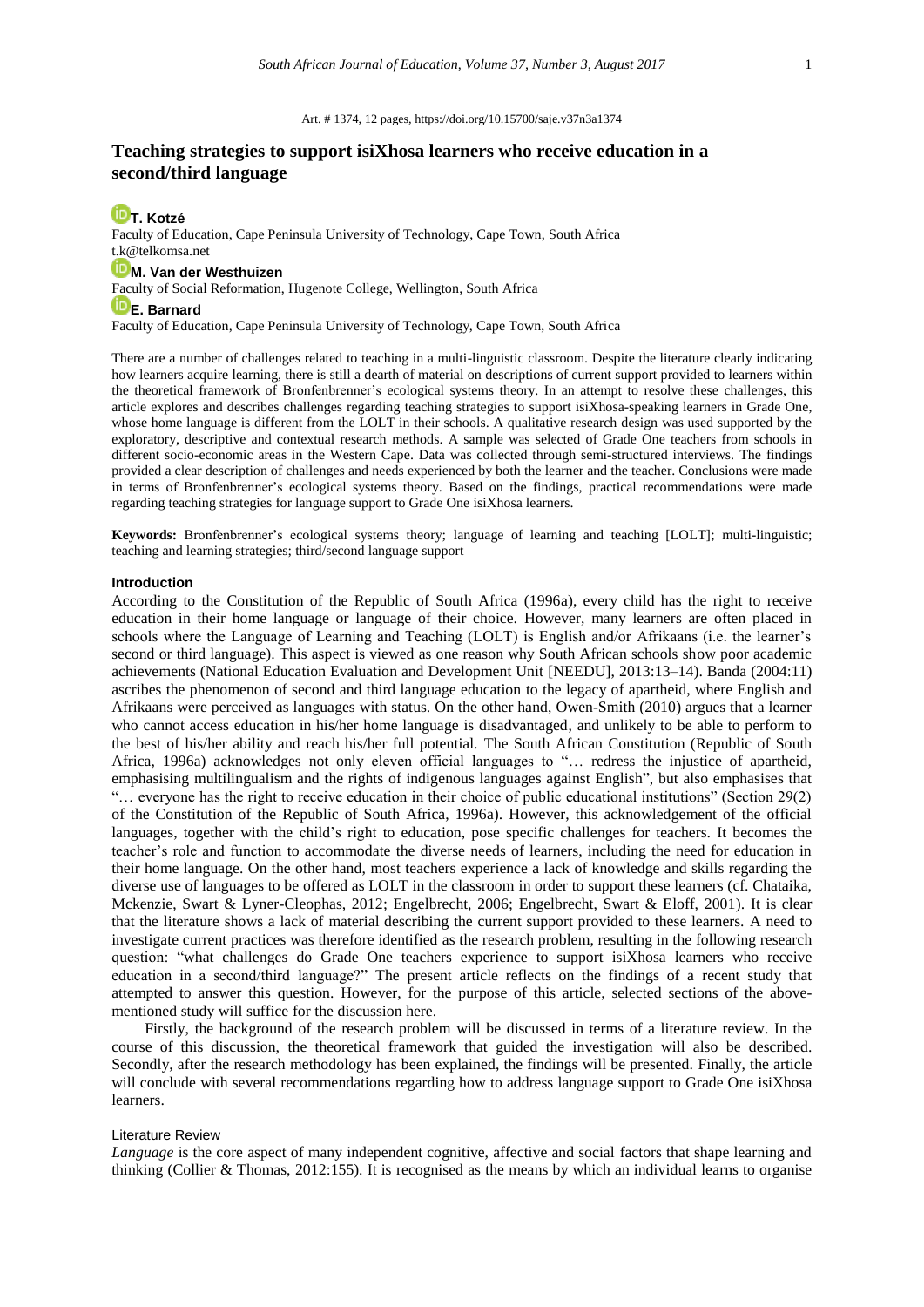his/her experiences and thoughts (Department of Basic Education (DBE), 2010:5). There is a strong connection between mother tongue education and academic achievement, with a positive correlation between the two, and therefore, the use of language as a method for teaching and learning is important in multilingual societies, such as South Africa (DBE, 2010:5). In reality, a large number of South African learners do not receive LOLT at home, and sometimes, not even their second language (Landsberg, Krüger & Swart, 2011:168). One reason behind this is apparent within the framework of the diverse nature of the South African society, where each ethnic group consists of disparate cultural groups, where different languages or different dialects are used, and that a minimum of eleven languages are spoken in the country (Statistics South Africa, 2013).

Despite the fact that English is not the language of the majority of people living in the Western Cape, the focus on English as the LOLT is based on the DBE's viewpoint that English in South Africa is the medium of communication, and it is still found that a significant number of isiXhosa learners receive education in a second or third language (cf. DBE, 2012, 2013b; NEEDU, 2013:13–14; Statistics South Africa, 2013). Therefore, it can be assumed that isiXhosaspeaking learners in the Western Cape are facing a *language barrier* in the English/Afrikaans classroom.

For one to understand what it means to be proficient in another language, it is important to be able to distinguish between Basic Interpersonal Communication Skills (BICS) and Cognitive Academic Language Proficiency (CALP) (Cummins, 2000:58). BICS is the ability to communicate about ordinary matters when speaking about everyday situations. The context in which these conversations are taking place can provide many clues, for instance, in the form of facial expressions, as well as pictures and objects, which helps one better understand what is being communicated. The person, therefore, does not only rely on language to construct the meaning of what is being communicated. CALP refers to the academic language that is needed in the classroom to enable the learner to construct the meaning of tasks, and what he or she is reading (Rothenberg & Fisher, 2007:35).

This implies that "scaffolding and explicit language instruction is necessary" to support the learner to master the learning content and the language at the same time (Rothenberg & Fisher, 2007:35). Gibbons (2002:6) asserts that the curricula should aim to integrate the learning content with the particular second or third language. Thus, on the one hand, learners should meet the necessary proficiency level, which includes cognitive academic language skills, to

enable them to learn effectively across the curriculum (Department of Education (DoE), 2000:4). On the other hand, within the framework of inclusive education, the teacher should not expect learners to give up their home language to achieve academic success.

The language policy for schools is guided by principles derived from the Constitution of the Republic of South Africa (1996a) and the South African Schools Act (Act 84 of 1996) (Republic of South Africa, 1996b). As a result of the latter, the former DoE adopted the Language in Education Policy (LiEP) in 1997 and further clarified the policy in the Revised National Curriculum Statement (RNCS) published in 2002 (DoE, 2002). The main underlying principle is to maintain the use of the home language as the LOLT, especially in the early years of learning, while providing access to an additional language. The LiEP aims to pursue a language policy supportive of conceptual growth amongst learners by establishing "… additive multilingualism as an approach to language in education" (DBE, 2010:6). In further support of the acknowledgement of the importance of the home language in education, the National Curriculum Statement (NCS), previously known as the RNCS, explicitly states that learners' home language be used for learning and teaching wherever possible (DBE, 2013b). Unfortunately, the implementation thereof still remains a problem.

More recently, the DBE has released the proposed Incremental Introduction of African Languages (IIAL) policy for public comment. This new policy was planned to come into effect in 2014, mandating the learning of an African language in all schools (Davis, 2013). However, the pilot project has not yet been fully implemented at all schools in the KwaZulu-Natal Province. In addition, a lack of consultation on the introduction of the programme at schools was experienced (School language project pilot fails, 2014). In this regard, Wright (2012:111) argues that the implementation of language policies in schools is closely linked to the implementation of the South African Languages Bill (Republic of South Africa, 2011). Therefore, it is widely acknowledged that it is not working (Wright, 2012:111). According to Wright (2012:118), "... those involved in this decision weren't even linguists or language planners." Consequently, there has been very little provision made for African-Language speaking learners, i.e. isiXhosa-speaking learners in schools where the LOLT is other than their home language.

Inclusive education places an emphasis on the accommodation of the diverse needs of learners, including the need for education in their home language. This poses specific challenges for the Grade One teacher who has to ensure that the learner is educated in their home language on the one hand, and cater for the diverse needs of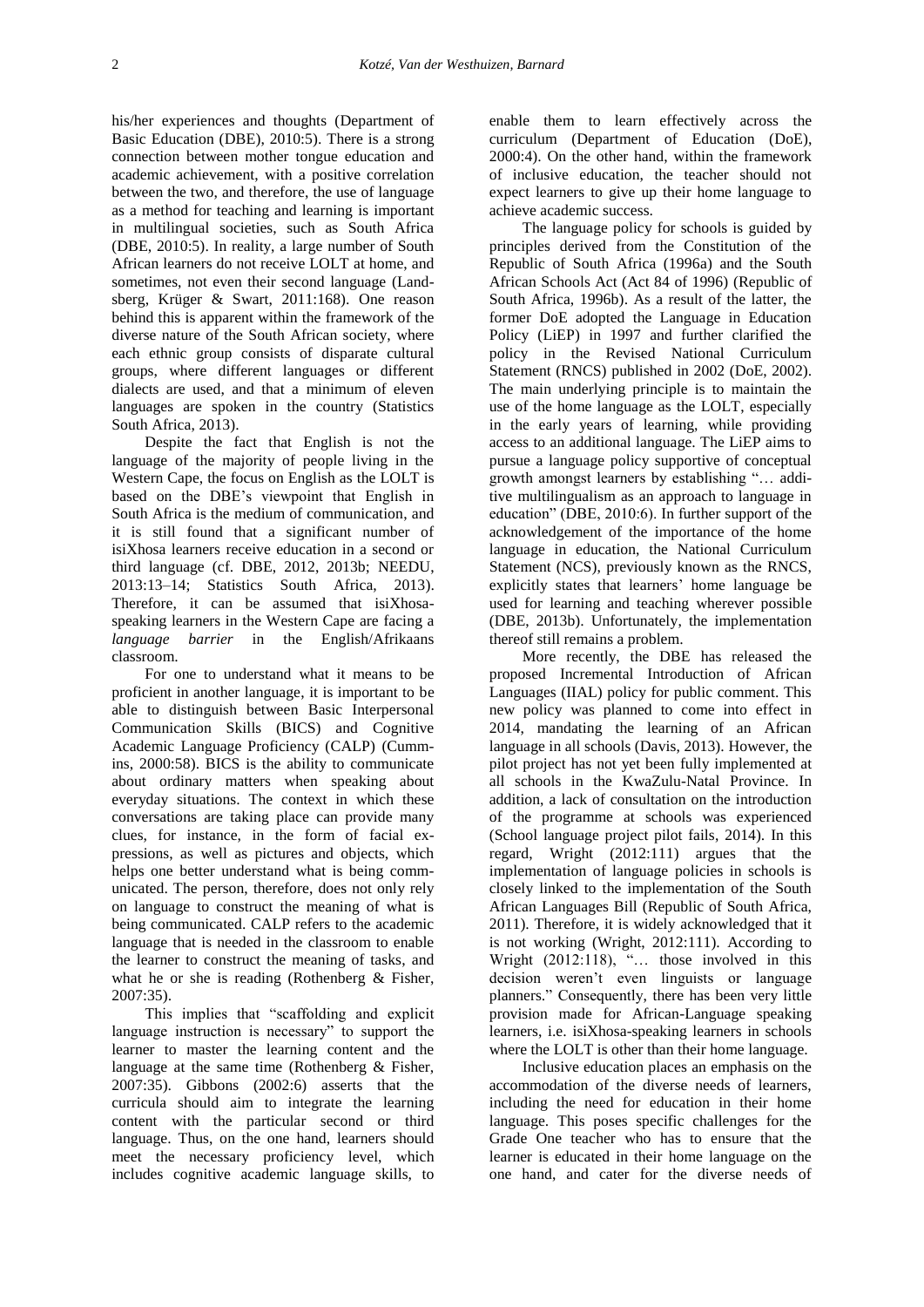learners on the other hand. According to Wildeman and Nomdo (2007), the implementation of inclusive education in South Africa is slow and is generally not being implemented throughout all South African schools. They also identify the National Language Policy (NLP) as "… causing a dilemma in the South African classroom," explaining that teachers have a lack of knowledge and skills regarding the diverse use of languages to be offered as the LOLT in one classroom by one teacher. Consequently, as a number of studies confirm, learners develop a language barrier and teachers struggle to accommodate learners within a multilingual and inclusive context (cf. Chataika et al., 2012; Engelbrecht, 2006; Engelbrecht et al., 2001).

Considering the diverse nature of South African society, as well as barriers obstructing access to schools where the home language of especially African language learners, are not used as the LOLT, the need for support to second and third language speaking learners in Grade One has become of paramount importance. Thus, in order to determine the level of support required, the needs of the learner, the competencies of the educator, the readiness of the school, and the education system have to be taken into consideration.

To shed light on the above, the researcher planned to consult current research pertaining to language as a barrier to learning, second and third language as the LOLT in South African schools, with a specific emphasis on the foundation phase, and the role and function of Grade One teachers to support second or third language speaking learners. A literature search was conducted by accessing databases such as Sabinet, Eric, and Ebscohost. Ackerman's study (2005) focused on issues related to education teacher policies, while Bardel and Falk's study (2007) addressed the role of the second language during the acquirement of a third language. Dalton, Mckenzie and Kahonde (2012) and Engelbrecht (2006) reflected on the implementation of inclusive education in South Africa, while Lenyai (2011) specifically focused on language barriers in the foundation phase in schools in disadvantaged areas. Tshotsho (2013) reflected on the mother tongue debate and South African language policies. These studies did not provide descriptions of current practices by foundation phase teachers in support of second and third language speaking learners. Myburgh, Poggenpoel and Van Rensburg (2004:573) investigated the experiences of second and third language speaking learners in 2002, and found that teachers were not always aware of the discrepancies between the content of what was taught and how the learner understood it.

Honing in on the Western Cape, the reality is that, in practice, a large number of learners are still

receiving education in a second or third language. Furthermore, the lack of information regarding current practices by educators to support second and third language speaking learners set the stage for the focus of this article. The need to identify the teaching strategies for language support to Grade One second and third additional language learners was therefore identified.

## Theoretical Framework

Piaget's theory of cognitive development as well as Vygotsky's theory of social constructivism were used to describe the acquisition of vocabulary in a second language. According to Erikson's stages of *psychosocial development*, the learner in the foundation phase is in the fourth stage of development, where 'industry versus inferiority' is the main developmental task to be mastered. During this developmental stage, *cognitive development* proceeds rapidly. Learners can process more information faster and their memory spans are increasing. They are moving from pre-operational to concrete-operational thinking (Piaget & Inhelder, 1973; Woolfolk, 2007:69). With the view of second and third languages in education as a learning barrier, the researcher was interested in a theoretical framework related to *how learning* occurs. Thus, the focus was on Vygotsky's learning theory (1978) embedded in Bronfenbrenner's ecological systems theory (Bronfenbrenner, 1994:37). Vygotsky's theory maintains that interactions with others (i.e. a direct result with the ecosystem) are a product of, or result from, specific mental structures and processes, and therefore places an emphasis on the role of language in cognitive development (Woolfolk, 2007:31, 42). Woolfolk (2007:73) illustrates Bronfenbrenner's theory as consisting of different layers in which the learner functions (i.e. his/her environment). In line with this theory, the needs of second and third language speaking learners should be supported within each layer. The learner lives within a microsystem, inside a mesosystem, embedded in an exosystem, all of which are a part of the macrosystem (Woolfolk, 2007:73). The final layer is the chronosystem (Santrock, 2006:52).

To sum up, Vygotsky's theory indicates the important role of language in learning and cognitive development. Scaffolding is a form of support related to the learning process. It is based on the needs of the learner with the aim of supporting the learner to achieve learning goals (Sawyer, 2006:23). It implies that the teacher is challenged to select relevant tasks related to the learner's specific learning needs and the developmental skills that need to be mastered. The teacher must also be able to anticipate errors and provide guidance in this regard. In addition, the scaffolding should be directed at all the different layers within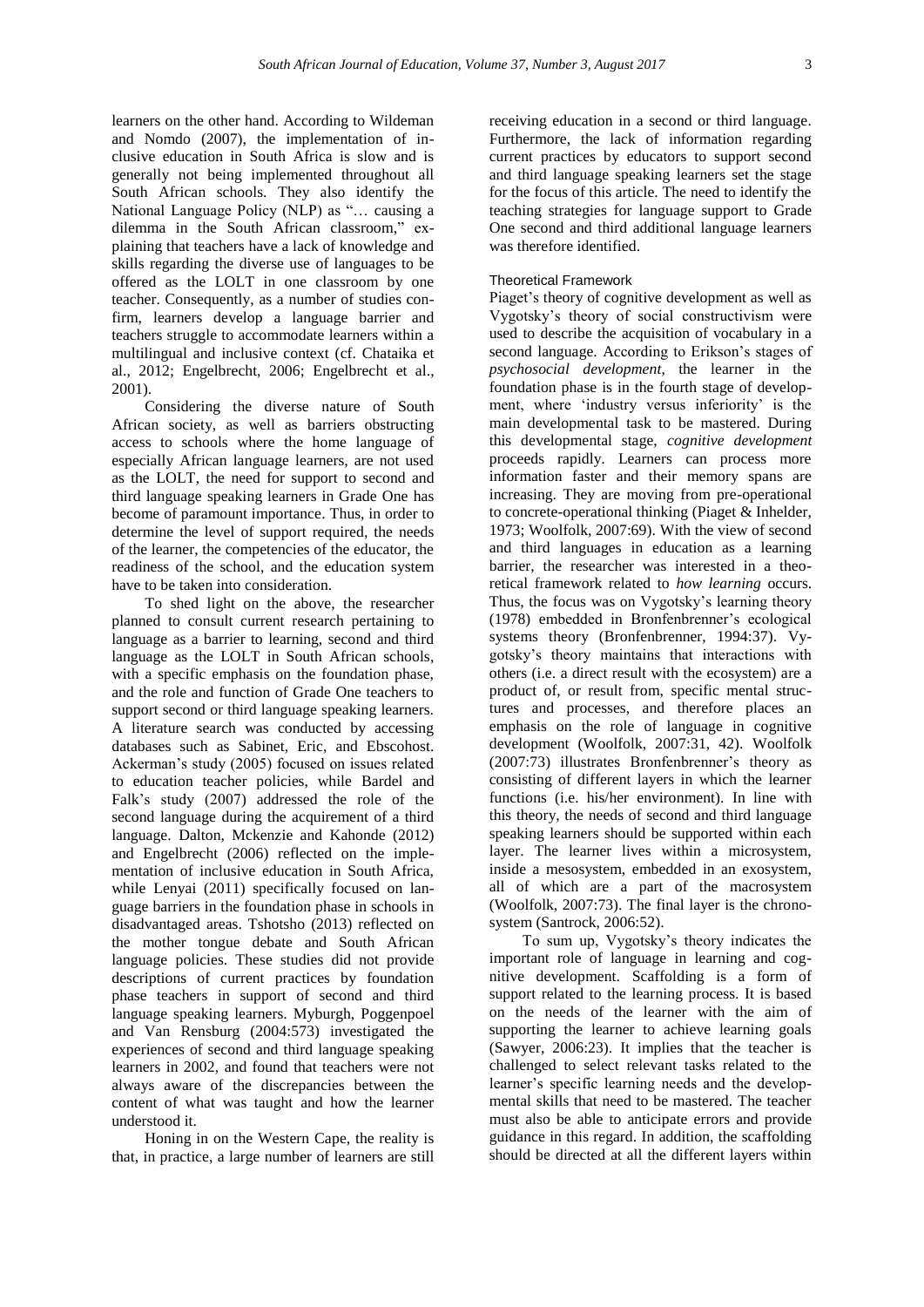which the learners function, as described by the ecological systems theory (Graves, Graves & Braaten, 1996:15).

#### **Method**

The researcher made use of a qualitative research design, while implementing the exploratory, descriptive and contextual research method. These methods enabled the researcher to address the research problem and answer the research question by focusing on the research aim, which pointed to the following: 1) The need to explore the use of teaching and learning strategies for language support to isiXhosa learners receiving education in a second/third language in Grade One; 2) the need to describe the use of teaching and learning strategies for language support in Grade One; and 3) the focus on the context of the foundation phase, in particular, Grade One. By means of the purposive sampling technique, the researcher intentionally selected eleven Grade One teachers in the Western Cape region who have second and third language speaking isiXhosa learners in their classrooms, and where the LOLT is either English or Afrikaans (cf. Creswell, 2009:125). The sample size for this study reached a point of data saturation after eleven interviews (Grinnell, Williams & Unrau, 2010:162). The researcher made use of semi-structured interviews with open-ended questions that guided the data collection process. This allowed participants to fully explore the meaning they attributed to the research question (Marlow, 2011:164).

Using Tesch's (1990) eight steps of qualitative data analysis, the data was analysed in a structured and systemic manner by both the researcher and an independent coder. The steps followed include: 1) reading the transcripts and identifying sentences that answer the research question; 2) selecting the first transcript and reading through it again; 3) generating a list of main topics; 4) assigning codes to the topics and sub-topics and placing these next to the appropriate segments of the text; 5) grouping the topics according to themes and writing a descriptive paragraph for each theme; 6) identifying subthemes that emerge from the main themes; 7) converting the sub-themes into categories, and then lastly; 8) discuss and describe the themes and subthemes (cited in Creswell, 2009:186).

The descriptive validity of the data was ensured by means of interviewing techniques, the method of data recording and the use of the independent coder. The theoretical validity necessitated that a literature control be done after the themes, sub-themes and categories were identified. Lastly, the evaluative validity was ensured by drawing conclusions from the analysed data, the literature control, and the theoretical framework of

Vygotsky's learning theory embedded in Bronfenbrenner's ecological systems theory.

With regards to the ethical aspects of this research study, participation was voluntary, and informed consent was a prerequisite for commencement. Measures were taken to ensure that no harm was inflicted on the participants. In addition, anonymity, confidentiality and privacy were safeguarded as far as possible.

### **Findings**

The findings provided a clear description of the challenges experienced by both the learner and the teacher, current strategies that are employed by teachers, as well as resources and support utilised by teachers. The following seven major themes were identified by the researcher, the researcher's supervisors, and the independent coder:

**Theme 1:** Reasons for placing learners in a class where the LOLT is different from their mother tongue

**Theme 2:** Challenges for the learner

**Theme 3:** Challenges facing the teacher

**Theme 4:** Strategies employed by the Grade One teacher **Theme 5:** Resources utilised by the Grade One teacher **Theme 6:** Available support systems

**Theme 7:** Recommendations to inform further practices Due to the limited space available, attention will be given to the most important findings outlined

below, so as to address the research question posed in this article. The **first finding** demonstrated that Grade One learners experience a number of challenges in their language education due to receiving education in a second/third language. The data highlighted that learners do not understand the LOLT, and that this language barrier is a reason for failing and/or a lack of progress.

In terms of learners who do not understand the LOLT, the research participants were of the opinion that there is a challenge for isiXhosa learners, who were not educated in their mother tongue during their early years of education (referring to Grade R). As a result, these learners had poor language proficiency in their mother tongue, which impacted on their ability to grasp the LOLT when they entered Grade One (cf. Landsberg et al., 2011:168; Maake, 2014). In addition to the fact that exposure to English in Grade R did not prepare the learners sufficiently for Grade One, the participants indicated that some learners were not exposed to the LOLT prior to entering the Grade One classroom, where the LOLT was different from their mother tongue. The participants described the challenges learners facing such a language barrier experience, and asserted that they are not sufficiently able to master the LOLT to support learning and teaching (cf. Browne, 2007:30).

Another noteworthy aspect is that the LOLT of some learners is not the second language to be mastered, but the third language. These learners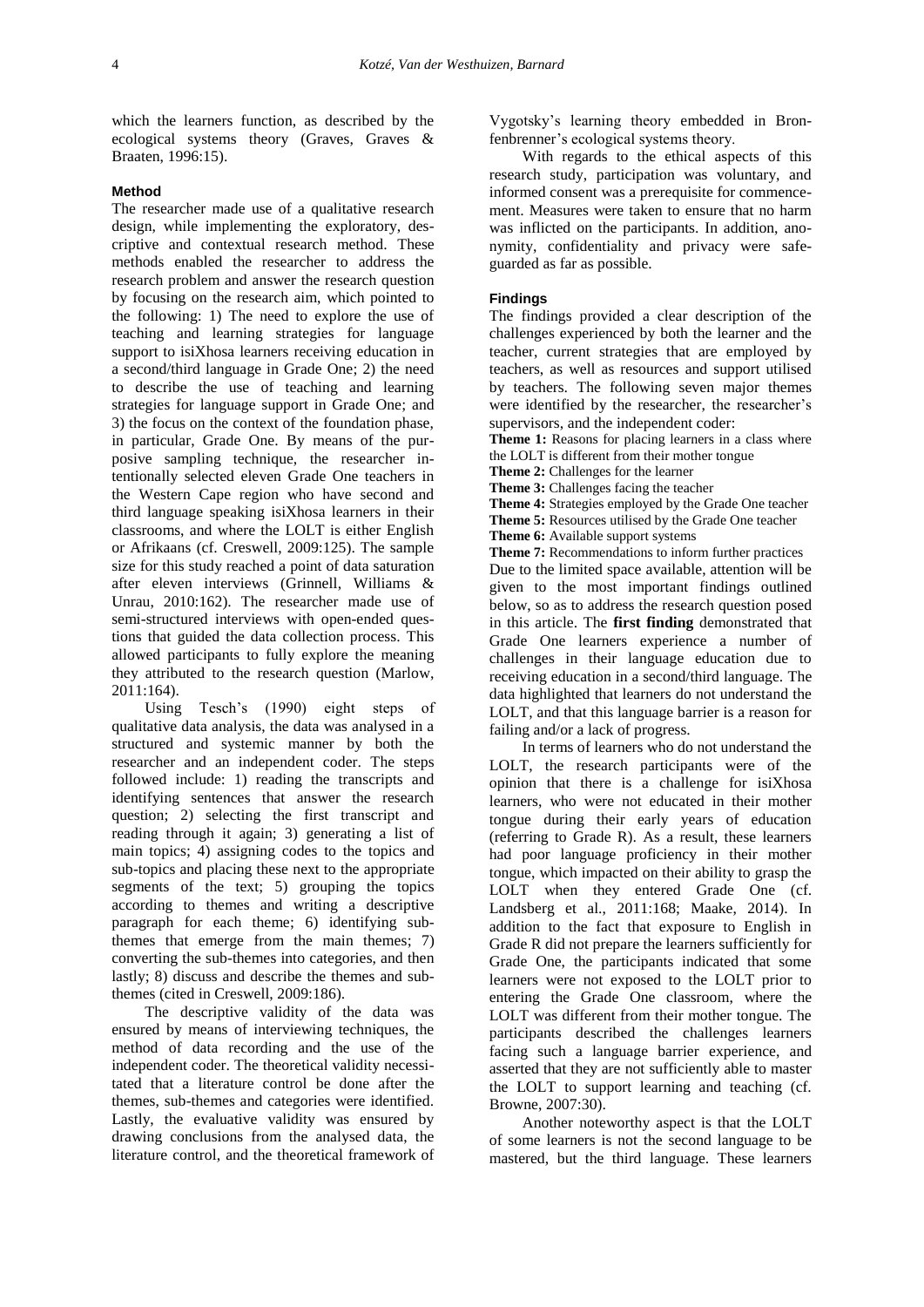experience specific learning challenges, for example, struggling to follow instructions. On the one hand, the learners do not understand the words, and on the other hand, the pronunciation of certain words known to them is different from what they have heard prior to Grade One. The participants shared two contributing factors to the learners' challenges to master the LOLT, namely: 1) a lack of exposure to the LOLT outside the classroom; and 2) a lack of community resources to provide further exposure that would support learning and teaching, where the lack of exposure, according to the participants, means that learners do not have an opportunity to practice the second or third language in which they are being educated. Participants explained that a lack of community resources results in reduced access to support and opportunities to practice the LOLT outside the classroom. Furthermore, there appears to be a lack of information regarding the availability of and accessibility to community resources and how it could support the second/third language speaking learners.

With regards to language barriers that are viewed as a reason for failing and/or lack of progress, participants reported that isiXhosa learners were unable to progress because they could not understand instructions, and therefore, they first had to master English before they could start to effectively engage with the learning material (cf. Owen-Smith, 2010).

The **second finding** focused on challenges that Grade One teachers experience when they support isiXhosa learners who receive education in a second/third language.

- **One challenge** that Grade One teachers experience is the limited time that is available. As a means of dealing with this challenge, participants indicated and referred to "forcing" the learners to learn in a second or third language, due to limited time, instead of making use of different teaching strategies and encouraging the learner to use English as much as possible, while still acknowledging their home language. They attributed this aspect to the fact that teachers already have limited time to cover the curriculum (cf. Hoadley, 2015; Wildeman & Nomdo, 2007; Wyse & Jones, 2008:249–251). The participants expressed a concern that it becomes an even greater challenge and more time consuming when teaching current subjects to the second and/or third language speaking learner. As a result, more teaching time—which is already limited—needs to be spent in order for them to grasp the learning material.
- 2. The **second challenge** that some Grade One teachers experienced concerned the need for communication between the parent(s) and the teacher. The participating teachers mentioned their need to reach out to parents for their support regarding the challenges experienced in the classroom (cf. DoE, Republic of South Africa, 2008). In this case, the participants identified two factors that disrupt communication between the teacher and the

parent, namely: 1) a language barrier; and 2) a lack of parental involvement.

According to the participants, the language barrier appears to prevent or limit both oral and written communication between the teacher and the parent. This, in turn, has a significant effect on communication, understanding, and relationshipbuilding between parents and teachers. Consequently, some parents do not understand the various methods used to teach English as a second and/or third language to their children (cf. Waterman & Harry, 2008:5–6).

The participants also explained that some parents of second and/or third language learners are not involved in the education of their children and that they do not speak the LOLT at home (cf. Waterman & Harry, 2008:4). One participant, however, reflected on how some parents do support the teacher and the learner, and that this notably contributed to addressing the cultural differences that influenced the teaching and learning process (DBE, 2013a).

3. The **third challenge** that teachers experienced in their teaching strategies to render support to isi-Xhosa learners who receive education in a second/third language was a lack of formal support and access to resources that are necessary for the learners' progress. The participants specifically referred to two challenges in particular, namely, a lack of training and professional support, as well as functional teaching and learning aids.

In addition, the participating teachers stated that they are not receiving any training or professional support from the DBE to enable them to adequately address the second and/or third language learner (cf. Child, 2013; DBE, 2013a). Consequently, teachers have a lack of knowledge and skills regarding the diverse use of languages to be offered as a LOLT in one classroom by one teacher. Thus, teachers in current practice teach the LOLT without acknowledging the isiXhosa-speaking learners' mother tongue (cf. Chataika et al., 2012; DoE, 2001:25; Engelbrecht, 2006; Engelbrecht et al., 2001; Hoadley, 2015).

The **third finding** differed from the previous two findings, which highlighted the challenges experienced by the learners and their teachers. However, the third finding attempted to address the research question, namely, "what challenges do Grade One teachers experience to support isiXhosa learners who receive education in a second/third language?" Therefore, the participants made the following four recommendations to inform further practice.

1. The **first recommendation** that the participants made was for additional support from the DBE regarding training opportunities, resources and learning support professionals. They stressed the need for training opportunities to support learners, language and mathematics, as well as practical ways to involve parents to help them be able to support the isiXhosa learner (cf. Landsberg et al., 2011:72). Some participants identified assistants as an invaluable supportive resource, and recommend-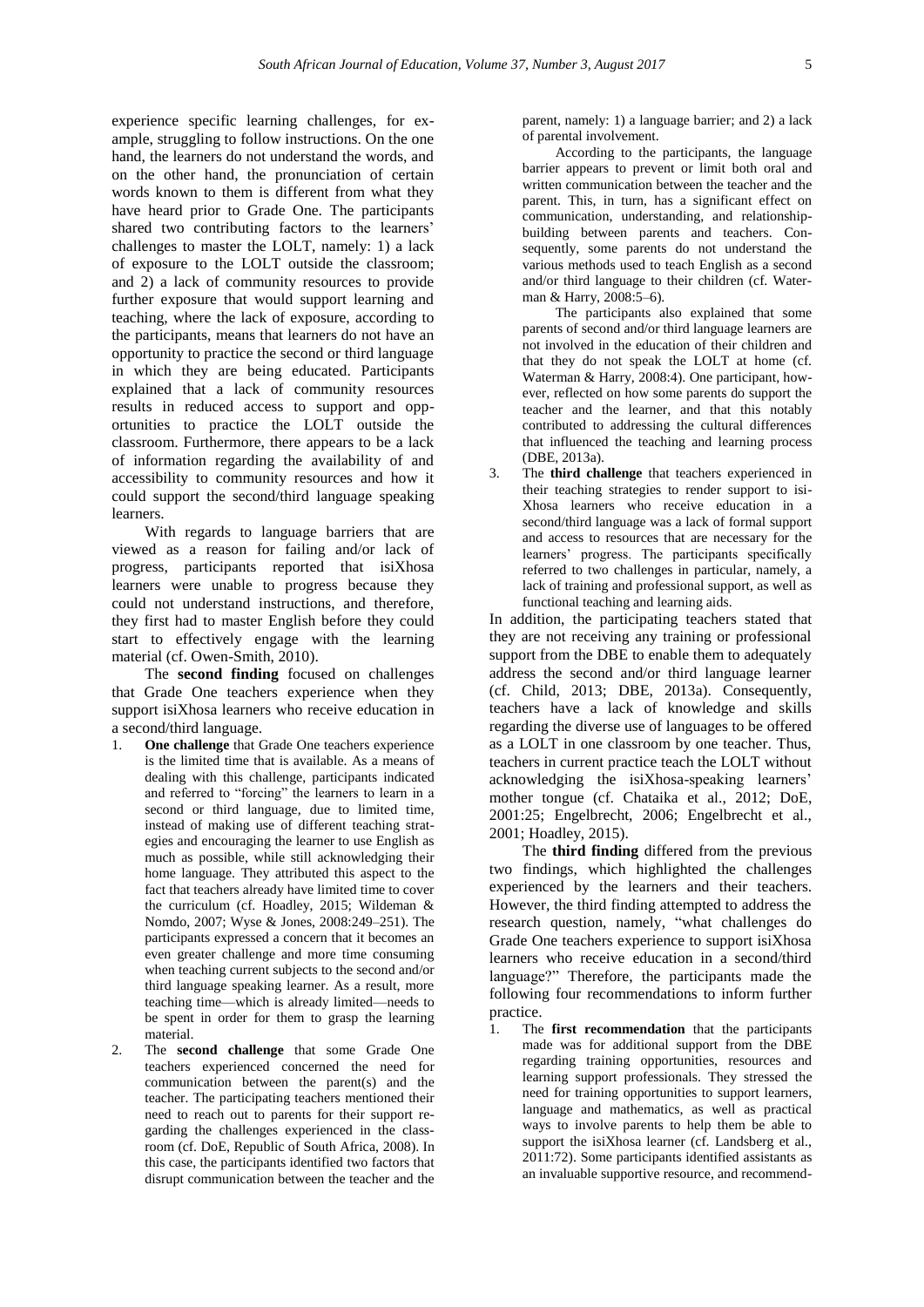ed that the DBE also support in this regard (cf. Hoadley, 2015:13; Landsberg et al., 2011:22). Furthermore, the participating teachers recommended that teachers should identify a language barrier as soon as possible and refer the learner for extra support at an early stage (cf. DoE, 2001:19). However, this recommendation requires assistance from learning support professionals. They further suggested that isiXhosa learners receive assistance from the learning support professionals within a group, as well as individually.

2. The **second recommendation** highlighted the importance of Grade R as a foundation and recommended that Grade R should be considered as an important aspect in the language development of the isiXhosa-speaking learners. The participants further emphasised the importance of a firm grasp of the mother language prior to entering the school system (cf. Landsberg et al., 2011:168; Maake, 2014). Participants also recommended that the second/third language learner attend Grade R when he/she is exposed to the LOLT (English) before entering Grade One. However, they also briefly indicated that parents are not always able to afford this option (cf. South African Human Rights Commission/UNICEF, 2011:2–11).

The recommendations regarding Grade R as a foundation to support second/third language learners in the Grade One classroom were provided in terms of two categories, namely: 1) prior experience and exposure to the Language of Learning and Teaching; and 2) involving parents with the decision to place a child in a class where the Language of Learning and Teaching is different from the home language.

The participants recommended that prior exposure to the LOLT ought to be considered as beneficial to the learner's understanding of basic instructions when they enter Grade One (cf. Gardner, 2002:8). The participants recommended that learners ought to be supported and prepared to be included in a classroom where the LOLT is different from their mother tongue.

The participants recommended that it is imperative that parents be made aware of available options and are consulted on available choices, such as placing their child in a Grade R class that will prepare their child before entering the schooling system (cf. Fleisch, 2008:105–136; Laufer, 2000:18). They proposed that the Provincial DBE provide parents with guidelines to prepare their child for the LOLT prior to entering Grade One. In addition, they recommended sustained teacher-parent contact that allows the learner to grow up in a context of ecological harmony between settings. Therefore, home visits are one way of ensuring contact and a positive teacher-parent relationship to better meet the needs of the learner and family between settings (cf. Landsberg et al., 2011:93).

- 3. The **third recommendation** involves school-based support. Individual support was recommended for the learner from various sources in order to address the language barrier of the isiXhosa-speaking learner by means of filling the gaps in the learner's language proficiency and understanding of the LOLT (cf. Landsberg et al., 2011:84; Miles & Ainscow, 2011:163). School-based support also focussed on the important role translators and/or isiXhosa-speaking classroom assistants can play in the classroom. The participants recommended that the school should provide this form of support (cf. Landsberg et al., 2011:426; Miles & Ainscow, 2011:163). They also recommended that learners should first receive education in their mother tongue to ensure that they have firmly grasped the concepts before entering a classroom where the LOLT is different from their home language (cf. Landsberg et al., 2011:168; Maake, 2014).
- 4. The **fourth recommendation** the participants suggested was the use of stories as a strategy to be employed to support the learners. This is because reading activities are an excellent way of engaging the isiXhosa-speaking learner in learning activities (Haslam, Wilkin & Kellet, 2005:24, 29). In addition, they also recommended books with high quality illustrations and bilingual texts as an endless source of new vocabulary and discussion. Another recommendation was to simplify the work, so that the learner could grasp the meaning more easily (Haslam et al., 2005:24, 29).

The findings, as summarised above, were used to theoretically draw the following conclusions:

| Level of functioning                             | Conclusion of findings                                              |
|--------------------------------------------------|---------------------------------------------------------------------|
| Micro-system                                     | Finding 1: Challenges for the learner                               |
| Face-to-face interactions, activities and social | Not understanding the LOLT:                                         |
| experiences.                                     | Findings indicated insufficient exposure to English in Grade R,     |
|                                                  | how it did not prepare the learners sufficiently for Grade One, and |
|                                                  | how the learners were not previously exposed to the LOLT when       |
|                                                  | entering the Grade One classroom. Browne (2007:30) explains that    |
|                                                  | it takes between two and four years to converse fluently in an      |
|                                                  | additional language (second language) and another three years to    |
|                                                  | become " proficient cognitive and academic users of that            |
|                                                  | language." Thus, the participants' reported that the learners are   |
|                                                  | challenged with a language barrier based on the fact that they are  |
|                                                  | not able to master the LOLT enough so as to support learning and    |
|                                                  | teaching.                                                           |
| Meso-system                                      | Finding 1: Challenges for the learner                               |
| Relationship between a number of settings in the | Not understanding the LOLT:                                         |
| learner's life.                                  | A lack of exposure to the LOLT outside of the classroom; parents    |

**Table 1** Conclusion of findings based on the theory of Bronfenbrenner's ecological systems theory

A lack of exposure to the LOLT outside of the classroom: parents or caregivers are not well-educated and the learners are not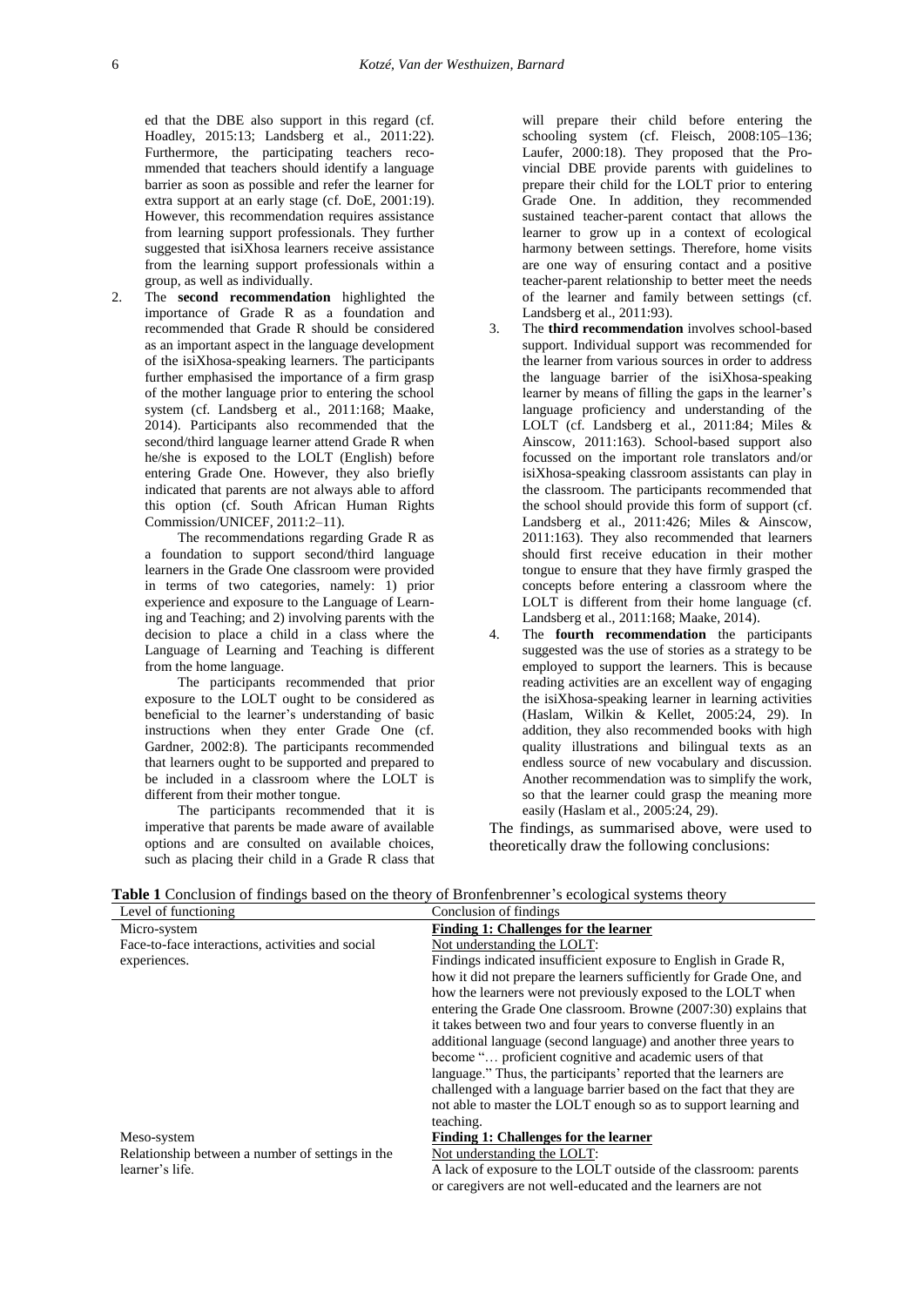| Level of functioning | Conclusion of findings                                                                                                                                                                                                                                                                                                                                                                                                                                                                                                                                                                                                                                                                                                                                                                                                                                                                                                                                                       |
|----------------------|------------------------------------------------------------------------------------------------------------------------------------------------------------------------------------------------------------------------------------------------------------------------------------------------------------------------------------------------------------------------------------------------------------------------------------------------------------------------------------------------------------------------------------------------------------------------------------------------------------------------------------------------------------------------------------------------------------------------------------------------------------------------------------------------------------------------------------------------------------------------------------------------------------------------------------------------------------------------------|
|                      | frequently exposed to English (the LOLT). This in turn, had a<br>strong impact on the academic performance of the learners. Taylor<br>and Coetzee (2013) found that learners who receive education in a<br>second or third language originate mostly from households where<br>they receive little academic support.<br>Lack of community resources: there is a lack of information<br>regarding the availability of, and accessibility to, community<br>resources and how it could support these learners (Taylor &<br>Coetzee, 2013).                                                                                                                                                                                                                                                                                                                                                                                                                                       |
|                      | Language barrier is viewed as a reason for failing and/or lack of<br>progress:<br>Influence on self-image: learners struggle to understand the LOLT<br>and this affects their self-image. Consequently, this may result in<br>learners failing Grade One, or experience difficulty in making<br>progress.                                                                                                                                                                                                                                                                                                                                                                                                                                                                                                                                                                                                                                                                    |
|                      | <b>Finding 2: Challenges for the teacher</b>                                                                                                                                                                                                                                                                                                                                                                                                                                                                                                                                                                                                                                                                                                                                                                                                                                                                                                                                 |
|                      | Limited time:<br>Teachers do not have enough time for teaching the existing<br>subjects within the curriculum. In this case it was found that the<br>LOLT is being forced onto the learners and it puts a strain on their<br>ability to understand what is being taught (Hoadley, 2015).                                                                                                                                                                                                                                                                                                                                                                                                                                                                                                                                                                                                                                                                                     |
|                      | Communication between parent and teacher:<br>Language barrier: there is a language barrier in the efforts to<br>communicate with the teacher. This language barrier often<br>prevents or limits both oral and written communication between<br>the parent and the teacher (Waterman & Harry, 2008:5).<br>Parental involvement: In this study some parents of<br>isiXhosa-speaking learners are not involved in the education of<br>their child. The reason for this is mostly because the parents, in<br>this study, have limited education and English/Afrikaans skills<br>necessary for meaningful participation (Waterman & Harry,<br>2008:4).                                                                                                                                                                                                                                                                                                                            |
|                      | <b>Finding 3: Recommendations for further practice</b><br>Grade R as foundation:<br>Prior experience of/exposure to the LOLT: the importance of a<br>firm grasp of the mother language prior to entering the school<br>system was highlighted. However, it takes between two and<br>four years to converse fluently in an additional language, and<br>another three years to become proficient cognitive and<br>academic users of that language (Birsch, 2005:298, 364;<br>Landsberg et al., 2011:168). It was also found that some 'pre-<br>primaries' (early childhood education facilities) are too<br>expensive for a substantial cohort of South African parents.<br>Guiding parents in the decision to place their child in a class<br>$\bullet$<br>where the LOLT is different from the child's home language:<br>it was found that parents' roles are to use the child's home<br>language to explore and develop the concepts being learnt at<br>school in the LOLT. |
|                      | Support from the school:<br>Individual classes/support: participating teachers<br>recommended that schools should offer extra classes for<br>individual support to the isiXhosa-speaking learners. It was<br>also recommended that translators or isiXhosa assistants serve<br>as more beneficial support. However, according to Miles and<br>Ainscow (2011:163), learners can become dependent on the<br>translator, as the translator becomes the spokesperson for<br>them.<br>isiXhosa-speaking teachers to introduce English in foundation                                                                                                                                                                                                                                                                                                                                                                                                                               |

• isiXhosa-speaking teachers to introduce English in foundation phase: within the South African context, research and findings showed that very few universities prepare students as African language teachers, and most of these graduates are not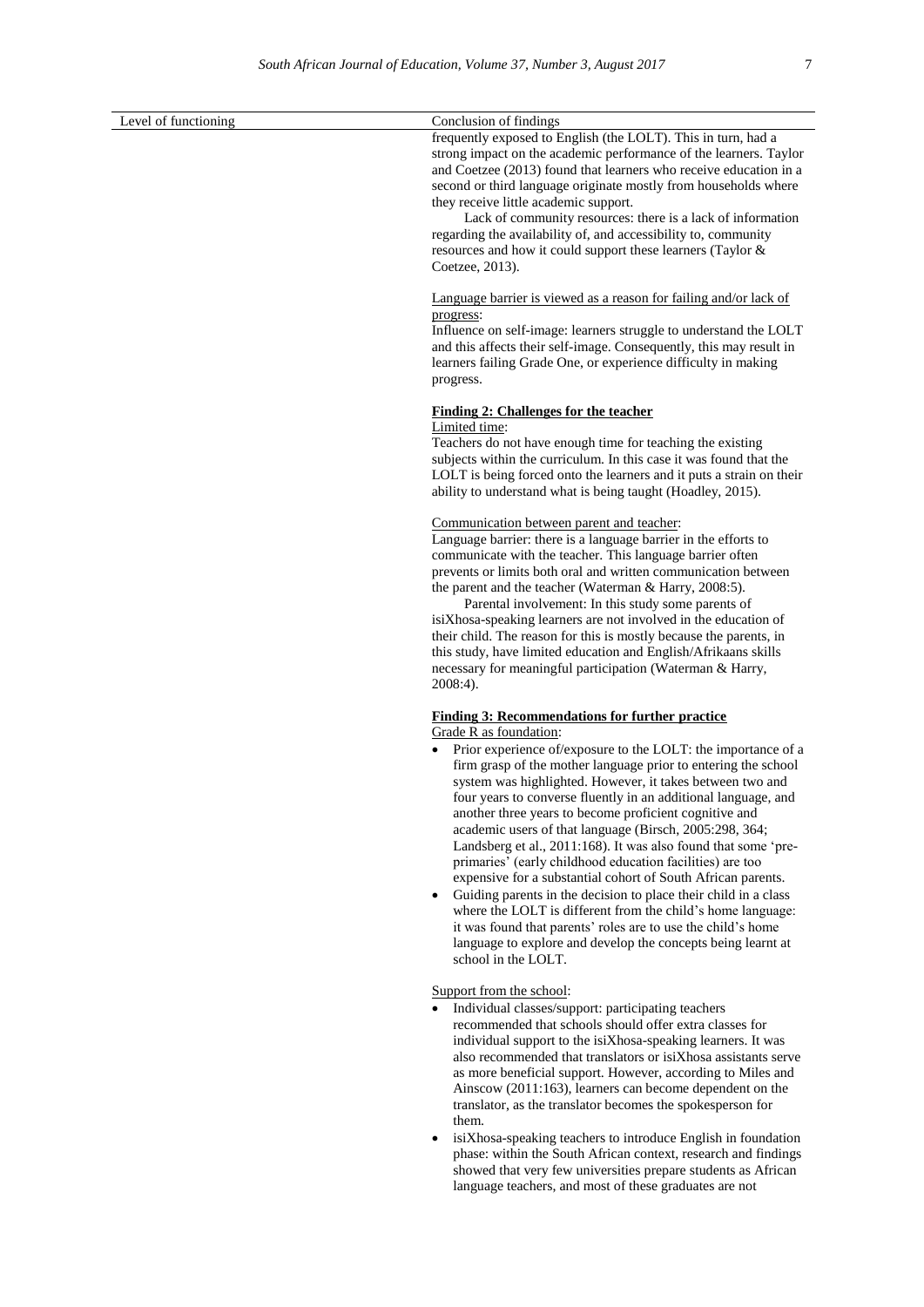| Level of functioning                                                                                                                                    | Conclusion of findings                                                                                                                                                                                                                                                                                                                                                                                                                                                                                                                                                                                                                                                                                                                                                                                                                                                                                                                                                                                                                                                                                                                                                                                                                                                                                                                                                                                                         |
|---------------------------------------------------------------------------------------------------------------------------------------------------------|--------------------------------------------------------------------------------------------------------------------------------------------------------------------------------------------------------------------------------------------------------------------------------------------------------------------------------------------------------------------------------------------------------------------------------------------------------------------------------------------------------------------------------------------------------------------------------------------------------------------------------------------------------------------------------------------------------------------------------------------------------------------------------------------------------------------------------------------------------------------------------------------------------------------------------------------------------------------------------------------------------------------------------------------------------------------------------------------------------------------------------------------------------------------------------------------------------------------------------------------------------------------------------------------------------------------------------------------------------------------------------------------------------------------------------|
|                                                                                                                                                         | qualified to teach a particular African language as a LOLT<br>(Hoadley, 2015:13). Thus, it was recommended that at least<br>one isiXhosa-speaking teacher ought to work in the foundation<br>phase.                                                                                                                                                                                                                                                                                                                                                                                                                                                                                                                                                                                                                                                                                                                                                                                                                                                                                                                                                                                                                                                                                                                                                                                                                            |
| Exo-system<br>Relationship between one setting directly related to<br>the learner's life and another setting that indirectly<br>influences the learner. | <b>Finding 2: Challenges for the teacher</b><br>Lack of formal support/access to resources:<br>Training and professional support: the participants reported a<br>lack of, and an urgent need for, training and support to<br>effectively address the research topic. Overwhelming evidence<br>corroborated the fact that provinces are resource-constrained,<br>there is an insufficient budget for training, and to compound<br>matters, available workshops are irrelevant (Hoadley, 2015).<br>Functional teaching and learning aids: while the findings point<br>out that functional teaching and learning aids (i.e. 'Rainbow<br>Workbook') are not accessible to them, the DBE argues that<br>teachers do not always utilise the materials provided (Child,<br>2013; Hoadley, 2015; Wildeman & Nomdo, 2007).                                                                                                                                                                                                                                                                                                                                                                                                                                                                                                                                                                                                              |
| Macro-system                                                                                                                                            | <b>Finding 3: Recommendations for further practice</b>                                                                                                                                                                                                                                                                                                                                                                                                                                                                                                                                                                                                                                                                                                                                                                                                                                                                                                                                                                                                                                                                                                                                                                                                                                                                                                                                                                         |
| Culture, lifestyle, resources, etc., that have an                                                                                                       | Support from the DBE:                                                                                                                                                                                                                                                                                                                                                                                                                                                                                                                                                                                                                                                                                                                                                                                                                                                                                                                                                                                                                                                                                                                                                                                                                                                                                                                                                                                                          |
| influence on the learner's functioning.                                                                                                                 | Training opportunities: according to participants, the<br>curriculum advisors do not give solutions to problems<br>(barriers) (i.e. how to accommodate and assist the isiXhosa<br>learner). Thus, the participants recommended more<br>involvement regarding the accommodation of the isiXhosa<br>language learner. Participants also recommended training in<br>specific methods to support learners, language and<br>mathematics, as well as practical ways to involve parents to<br>help them to be able to support the isiXhosa learner. Findings<br>indicated that complicating factors such as the problem of<br>multiple home languages in many classes, the dialectisation of<br>African languages, and the problem of terminology in<br>mathematics still requires more attention (NEEDU, 2013:2-3).<br>Resources: The following resources were recommended:<br>$\bullet$<br>Teaching assistants, which the DBE can assist in providing<br>$\circ$<br>to schools.<br>Teaching and learning resources/aids are valuable.<br>$\circ$<br>However, according to the participants, and affirmed by<br>Hoadley (2015:13), teachers are often not provided with<br>the needed resources or equal access to a quality education.<br>Learning support professionals: Participants recommended that<br>٠<br>learning barriers ought to be identified as soon as possible and<br>learners should be supported at an early stage. |

#### Recommendations

Based on the findings above, this study concludes with the following practical recommendations for parents (micro-level), schools (meso-level) and the Provincial Department of Education (macro-level).

Within the micro-level, it is recommended that parents should consider placing their child in a school where the LOLT is that of their mother tongue for at least the first three years (Grades One to Three). It is also suggested that learners be exposed to the LOLT, as much as possible prior to entering the Grade One classroom, and that this language must be of a high quality. Parent involvement entails attending parent meetings and/or workshops and assisting the learner with his/her homework.

On a meso-level, it is important for schools to encourage learners to use the LOLT as much as possible, while still acknowledging their home

language. Acknowledging the home language is necessary to emphasise something, as well as repeat and/or clarify information within a communicative event in order to obtain a better understanding of the LOLT. For this reason, teachers should be able to converse in the different mother languages of learners in their classrooms. Hence, teachers' communication in the learners' LOLT must be of a high quality.

Teachers can apply strategies such as nonverbal modelling, code-switching and audio linguicism while scaffolding is taking place. Listening and reading activities are important for developing language skills, such as the construction and meaning of words and texts. The use of multicultural and wordless picture books ought to be available in order to read and write the LOLT. They need to engage in concrete activities to promote cognitive and language development.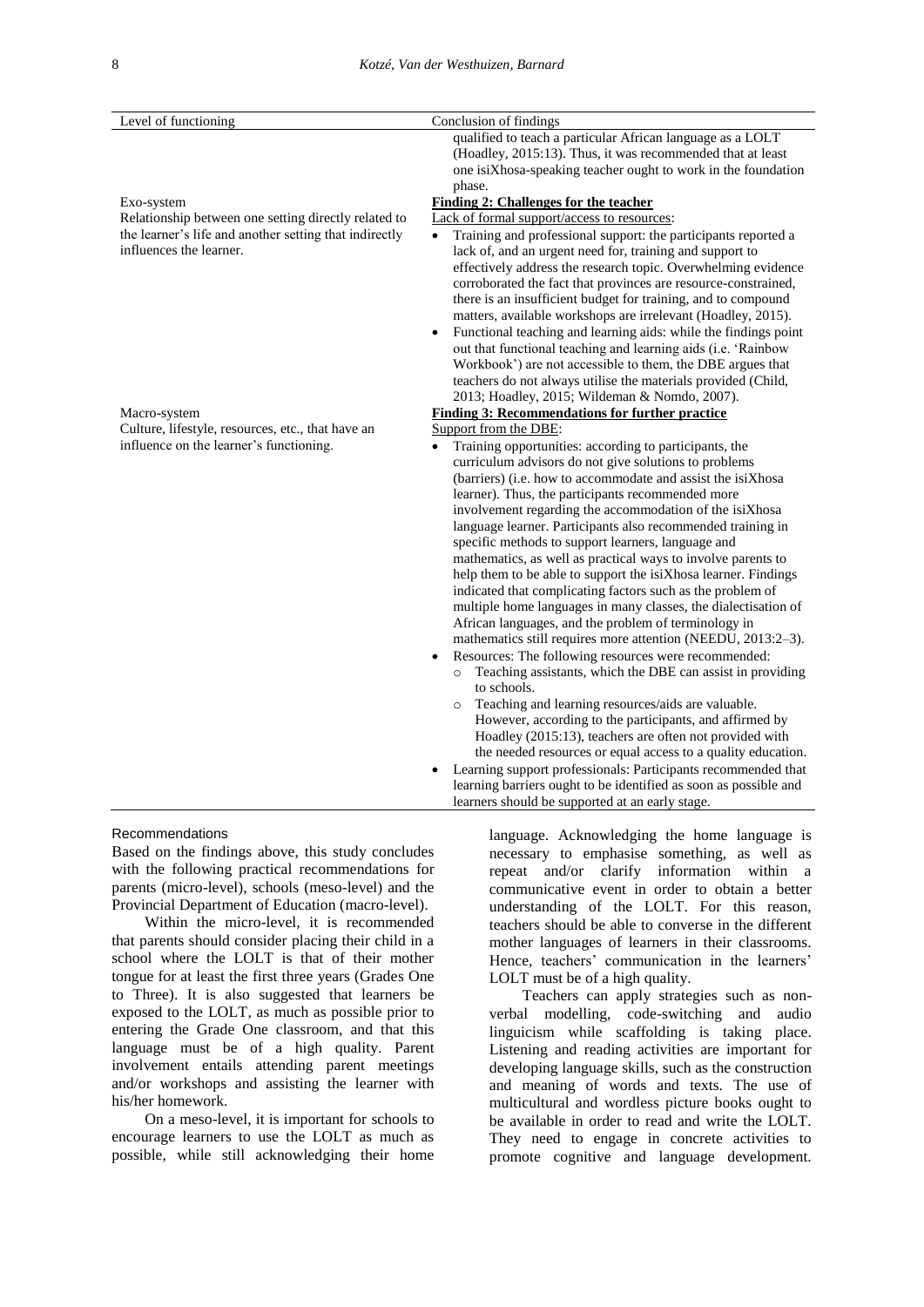Activities should use all of the learners' five senses in order to create meaning from the supplied information.

Parent workshops must be provided to enable parents to assist their child. Parent meetings must be encouraged and are recommended for teachers to get a better understanding of the learner's background in order to provide the parents with suggestions on how to assist their children with homework. Extra classes can be provided to fill any gaps (i.e. the learner might not have grasped and/or understood a concept taught during teaching time. This gap in understanding can be explained one-onone during extra classes). Homework must also be clear and well-designed so that parents can assist the isiXhosa-speaking learner.

Group activities and/or pair work are important for the facilitation of cooperative learning with the integration of different academic and social experiences (Johnson & Johnson, 2008:9). Peer support is to be made use of where learners with different abilities are grouped together to share responsibilities, tasks and successes, while peers serve as helpers. Individual support can be provided by the class teacher in collaboration with the Individual Learning Support Team (ILST). The 'Rainbow Workbook' can be utilised to reinforce literacy/language and mathematical skills. It also introduces learners to the language and concepts required for learning and understanding other subjects. The 'Letterland' programme can be utilised to improve learners' spelling. The 'Do and Learn' programme can be used to improve reading, writing and counting. Phonemic awareness activities in this programme help to develop spelling skills. The utilisation of library-media centres will help learners to engage with their own language, and also to engage with the LOLT through clear and realistic illustrations. It is important that teachers demand the supply of specific training for required needs from the DBE. They must also feel free to access curriculum advisors for language support.

Furthermore, within the meso-level, it is recommended that all schools have a library or a library-media centre. IsiXhosa-speaking colleagues are recommended for translating instructions and explaining learning content. Classroom assistants are also recommended to alleviate the teacher's workload and increase the isiXhosa learner's access to the curriculum. Every school should have a language support professional from the ILST. Language support professionals should be made available for regular support and sufficient time allocated for this additional assistance. Schools ought to do more to get parents involved in their child's early education programme in order to prepare their isiXhosa-speaking child for the LOLT. Schools should compile a list of resources that are available in the community. Both learners

and parents ought to be made aware of the value of these for learning, as well as the accessibility thereof.

Looking at the macro-level in which the Provincial Department of Education functions, it was recommended that the curriculum be revised by the DBE in terms of subject content and time allocation, whilst acknowledging the dilemma regarding the implementation of the NLP in South Africa. In line with the White Paper 6, it is recommended that training focus on how to identify and address barriers to learning with the assistance of a learning support professional.

Teachers must be trained to develop their knowledge and skills regarding the diverse use of languages in the classroom and with the parents of learners. The DBE needs to review their budget for training and implement the Education White Paper 6 regarding training opportunities within an inclusive school system. Parents ought to be guided to rather place their child in a school where the LOLT is their mother tongue. Alternatively, learners who experience diverse support needs will at some point require a degree of individual support to overcome their barriers to learning. Thus, individual support can be provided by the class teacher in collaboration with the ILST. Curriculum advisors should regularly monitor early childhood education facilities in order to promote equal education for all learners. A firm grasp of the mother tongue is needed for a learner to be able to communicate properly and to understand another language (i.e. the LOLT).

Alternatively, prior exposure to the LOLT in Grade R can help prepare the isiXhosa-speaking learner to only understand basic instructions in Grade One. It is recommended that universities need to prepare all teachers on how to assist learners within a multilingual and inclusive context, while teachers in current practice ought to be trained in this regard. Teachers in current practice should receive training opportunities to equip them on how to accommodate learners within a multicultural and inclusive classroom. Successful inclusion requires adequate teaching and learning aids that must be available to teachers. The DoE should provide resources that meet the necessary proficiency levels of each learner, including cognitive academic language skills to enable learners to learn more effectively across the curriculum. The DBE should compile a list of resources that are available in the community and inform learners and parents of their value for learning and the accessibility thereof. The Education District Support Team should provide specialised professional support in curriculum, assessment and instruction to schools by means of training teachers regarding the support of the isiXhosa learner within an inclusive classroom.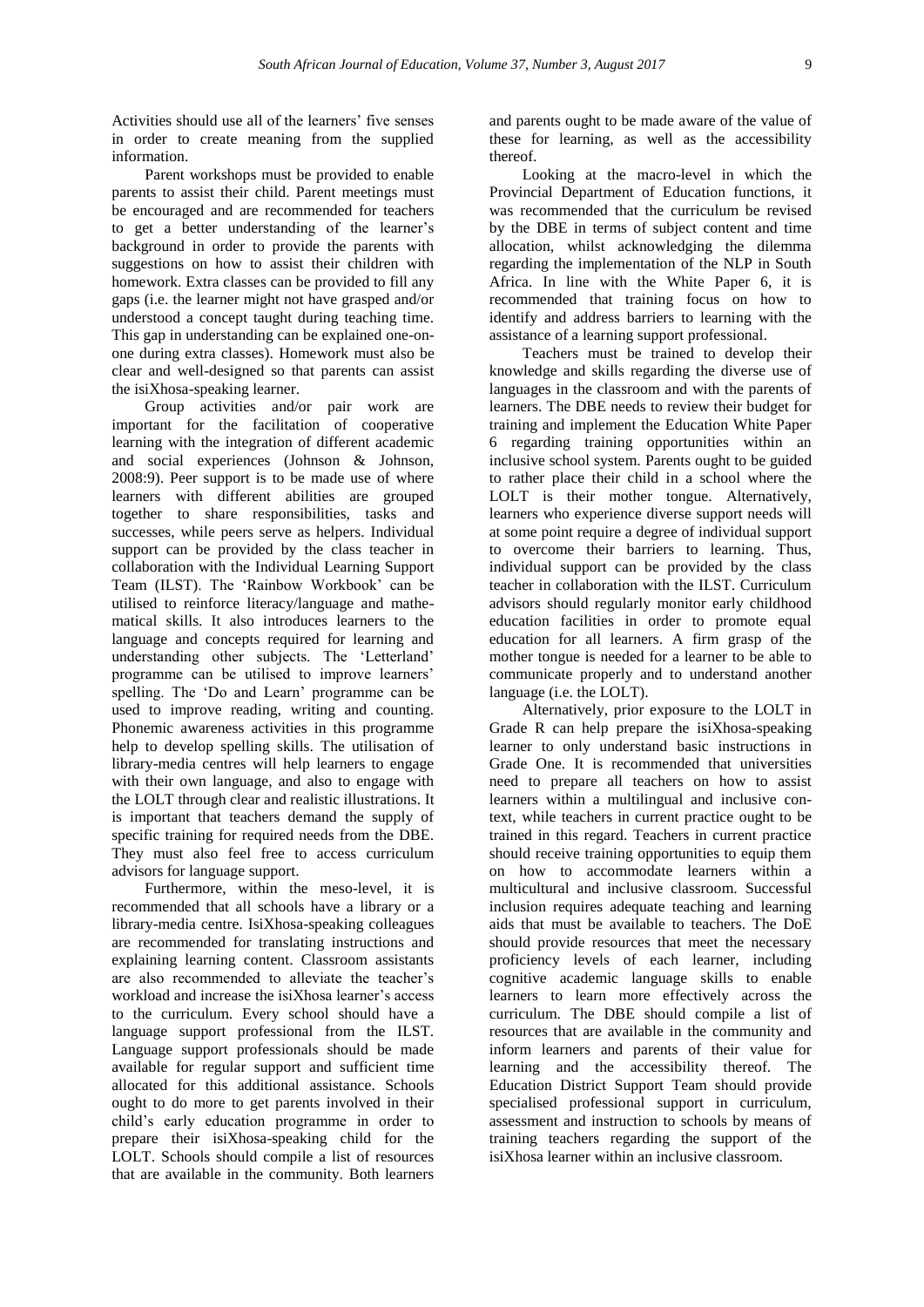Curriculum advisors must be able to assist teachers regarding learners with language barriers. The DBE can monitor and train Curriculum advisors on what and how to advise teachers regarding language barriers in today's South African classrooms. Considering the full Curriculum, it is beneficial to have extra support to fill in the gaps in the isiXhosa learner's language proficiency and understanding of the LOLT. It is therefore recommended that a support professional assist with the understanding of concepts, particularly when the isiXhosa learner missed something during a lesson.

In addition to the recommendations stated above, further exploration of the research topic is proposed in the section below.

#### **Conclusion**

This article addresses the teaching strategies used to support isiXhosa learners who receive education in a second/third language. In doing so, it reflects on the findings of a recent study that attempted to answer the question: "what challenges do Grade One teachers experience to support isiXhosa learners who receive education in a second/third language?" Based on the research findings, the article makes a number of practical recommendations to resolve the language needs of isiXhosa learners who receive education in a second/third language. This allows for an optimistic view of the study outcomes, noting that it contributes to: 1) current practice regarding language support to Grade One isiXhosa-speaking learners who are receiving education in a second/third language; 2) the different support systems and their responsibilities regarding language support to isiXhosa-speaking learners within an inclusive education system; and 3) the future implementation of the IIAL policy. The study is imbued with the confidence that isiXhosa learners will be able to obtain the necessary support to progress academically and that the DBE will not only consider but also start to implement the recommendations set out here, in order to overcome the dilemma of multilinguilism in the South African classroom.

#### **Acknowledgement**

This article is adapted from a master's thesis at the Cape Peninsula University of Technology. I wish to express my sincere appreciation, gratitude and thanks to my supervisors, Dr M. Van der Westhuizen and Dr E. Barnard, for their guidance, support, motivation and immense knowledge. Their guidance helped me during the time of research and writing of my thesis and article. I would also like to thank Lee-Anne Roux, for all her effort and insight regarding the editing of this article.

#### **Note**

Published under a Creative Commons Attribution Licence.

#### **References**

- Ackerman DJ 2005. Getting teachers from here to there: Examining issues related to an early care and education teacher policy. *Early Childhood Research & Practice*, 7(1):1–17.
- Banda F 2004. A survey of literacy practices in black and coloured communities in South Africa: Towards a pedagogy of multiliteracies. In MJ Muthwii & AN Kioko (eds). *New language bearings in Africa: A fresh quest*. Clevedon, UK: Multilingual Matters.
- Bardel C & Falk Y 2007. 'The role of the second language in third language acquisition: A case of Germanic sytax'. *Second Language Research*, 23(4):459–484.
- <https://doi.org/10.1177/0267658307080557> Birsch JR (ed.) 2005. *Multisensory teaching of basic*
- *language skills* (2nd ed). Baltimore, MD: Paul H. Brookes Publishing Co.
- Bronfenbrenner U 1994. Ecological models of human development. In *International encyclopedia of education* (Vol. 3, 2nd ed). Oxford, UK: Elsevier.
- Browne A 2007. *Teaching and learning communication, language and literacy*. London, UK: Paul Chapman Publishing.

Chataika T, Mckenzie J, Swart E & Lyner-Cleophas M 2012. Access to education in Africa: Responding to the United Nations Convention on the rights of persons with disabilities. *Disability & Society*, 27(3):385–398.

<https://doi.org/10.1080/09687599.2012.654989>

- Child K 2013. Teachers must go by the book. *Times LIVE*, 3 April. Available at [https://www.timeslive.co.za/news/south](https://www.timeslive.co.za/news/south-africa/2013-04-03-teachers-must-go-by-the-book/)[africa/2013-04-03-teachers-must-go-by-the-book/.](https://www.timeslive.co.za/news/south-africa/2013-04-03-teachers-must-go-by-the-book/) Accessed 11 August 2017.
- Collier V & Thomas W 2012. What really works for English language learners: Research-based practices for principals. In G Theoharis & JS Brooks (eds). *What every principal needs to know to create equitable and excellent schools*. New York, NY: Teachers College Press.
- Creswell JW 2009. *Research design: Qualitative, quantitative, and mixed methods approaches* (3rd ed). Thousand Oaks, CA: SAGE Publications, Inc.
- Cummins J 2000. *Language, power and pedagogy: Bilingual children in the crossfire*. Great Britain: Cambrian Printers LTD.
- Dalton EM, Mckenzie JA & Kahonde C 2012. The implementation of inclusive education in South Africa: Reflections arising from a workshop for teachers and therapists to introduce Universal Design for Learning. *African Journal of Disability*, 1(1): Art. #13, 7 pages. <https://doi.org/10.4102/ajod.v1i1.13>
- Davis R 2013. Analysis: Can basic education's new language policy work? *Daily Maverick*, 12 June. Available at
	- [https://www.dailymaverick.co.za/article/2013-06-](https://www.dailymaverick.co.za/article/2013-06-12-analysis-can-basic-educations-new-language-policy-work/%23.WYqf4FFLfIU) [12-analysis-can-basic-educations-new-language](https://www.dailymaverick.co.za/article/2013-06-12-analysis-can-basic-educations-new-language-policy-work/%23.WYqf4FFLfIU)[policy-work/#.WYqf4FFLfIU.](https://www.dailymaverick.co.za/article/2013-06-12-analysis-can-basic-educations-new-language-policy-work/%23.WYqf4FFLfIU) Accessed 12 June 2013.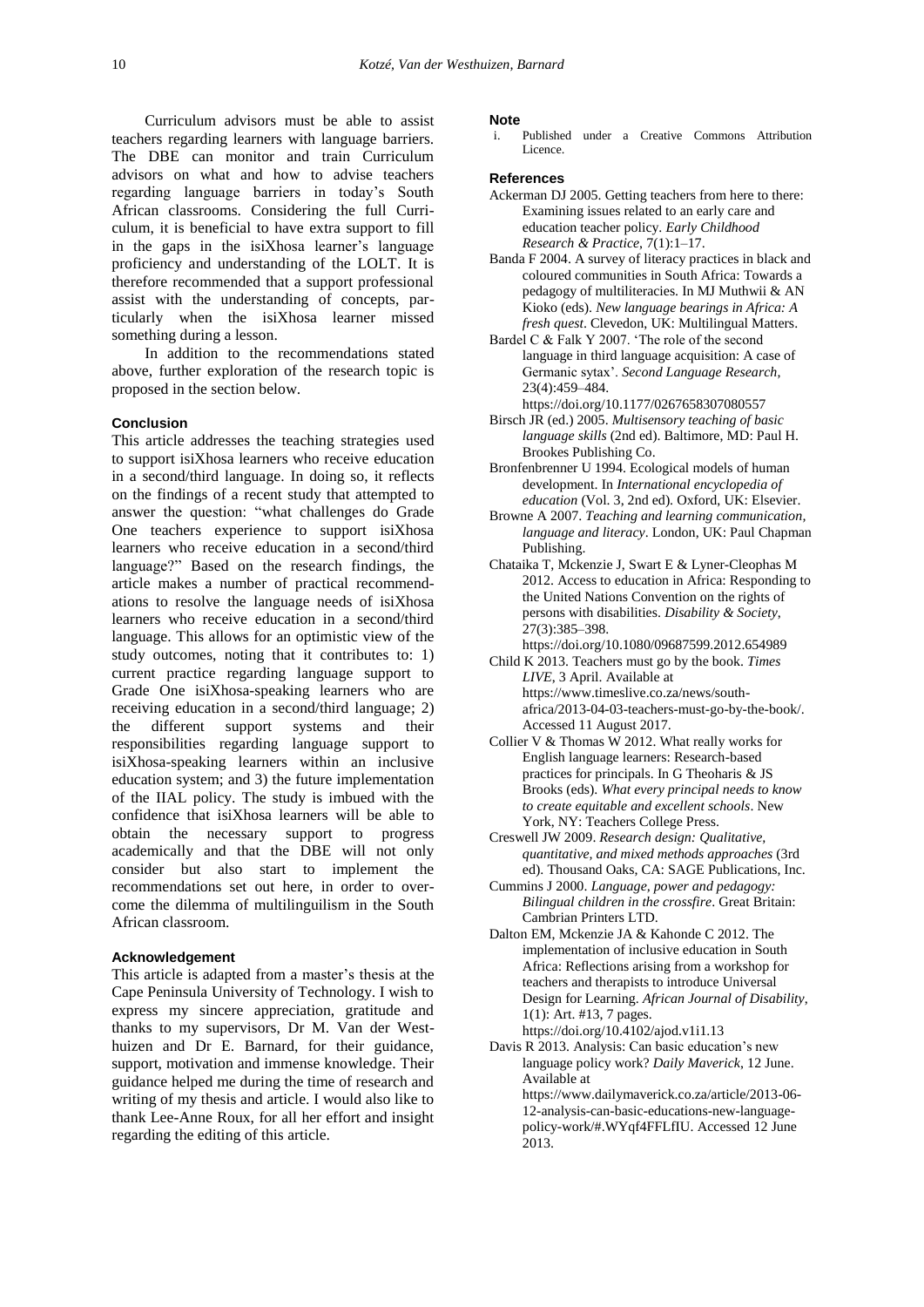- Department of Basic Education (DBE) 2010. *The status of the language of learning and teaching (LoLT) in South African public schools: A quantitative overview*. Pretoria, South Africa: Government Printer.
- DBE 2012. *Annual report 2012/13*. Pretoria, South Africa: Government Printer.
- DBE, Republic of South Africa 2013a. *Curriculum news. Improving the quality of learning and teaching: Strengthening curriculum implementation from 2010 and beyond*. Pretoria: DBE, Republic of South Africa. Available at [http://www.wcedcurriculum.westerncape.gov.za/jd](http://www.wcedcurriculum.westerncape.gov.za/jdownloads/DramaticArts/Dramatic%20Arts.%20Policies/Curriculum%20News.%20May%202011.pdf) [ownloads/DramaticArts/Dramatic%20Arts.%20Pol](http://www.wcedcurriculum.westerncape.gov.za/jdownloads/DramaticArts/Dramatic%20Arts.%20Policies/Curriculum%20News.%20May%202011.pdf) [icies/Curriculum%20News.%20May%202011.pdf.](http://www.wcedcurriculum.westerncape.gov.za/jdownloads/DramaticArts/Dramatic%20Arts.%20Policies/Curriculum%20News.%20May%202011.pdf) Accessed 17 August 2017.
- DBE, Republic of South Africa 2013b. *The incremental introduction of African languages in South African schools: Draft policy*. Pretoria: DBE. Available at [http://www.saou.co.za/images/INCREMENTAL.p](http://www.saou.co.za/images/INCREMENTAL.pdf) [df.](http://www.saou.co.za/images/INCREMENTAL.pdf) Accessed 18 August 2017.
- Department of Education (DoE) 1997. *Language in education policy*. Pretoria, South Africa: Government Printer. Available at [http://www.gov.za/sites/www.gov.za/files/Languag](http://www.gov.za/sites/www.gov.za/files/LanguageEducationPolicy1997_1.pdf) [eEducationPolicy1997\\_1.pdf.](http://www.gov.za/sites/www.gov.za/files/LanguageEducationPolicy1997_1.pdf) Accessed 15 August 2017.
- DoE 2000. *School management teams: Managing diversity*. Pretoria, South Africa: Government Printer.
- DoE 2001. *Education White Paper 6. Special needs education: Building an inclusive education and training system*. Pretoria, South Africa: DoE. Available at [http://www.vvob.be/vvob/files/publicaties/rsa\\_educ](http://www.vvob.be/vvob/files/publicaties/rsa_education_white_paper_6.pdf)

[ation\\_white\\_paper\\_6.pdf.](http://www.vvob.be/vvob/files/publicaties/rsa_education_white_paper_6.pdf) Accessed 16 August 2017.

- DoE 2002. *Revised National Curriculum Statement Grades R-9 English Home Language*. Pretoria, South Africa: Government Printer. Available at [http://www.ibe.unesco.org/curricula/southafrica/sa](http://www.ibe.unesco.org/curricula/southafrica/sa_al_eng_2002_eng.pdf) [\\_al\\_eng\\_2002\\_eng.pdf.](http://www.ibe.unesco.org/curricula/southafrica/sa_al_eng_2002_eng.pdf) Accessed 25 August 2017.
- DoE, Republic of South Africa 2008. *National strategy on screening, identification, assessment and support: School pack*. Pretoria: DoE.
- Engelbrecht P 2006. The implementation of inclusive education in South Africa after ten years of democracy. *European Journal of Psychology of Education*, 21:253. <https://doi.org/10.1007/BF03173414>

Engelbrecht P, Swart E & Eloff I 2001. Stress and coping skills of teachers with a learner with Down's syndrome in inclusive classrooms. *South African Journal of Education*, 21(4):256–260. Available at [https://www.ajol.info/index.php/saje/article/viewFi](https://www.ajol.info/index.php/saje/article/viewFile/24911/20523) [le/24911/20523.](https://www.ajol.info/index.php/saje/article/viewFile/24911/20523) Accessed 8 August 2017.

- Fleisch B 2008. *Primary education in crisis: Why South African schoolchildren underachieve in reading and mathematics*. Cape Town, South Africa: Juta & Co, Ltd.
- Gardner P 2002. *Strategies and resources for teaching and learning inclusive classrooms*. London, UK: David Fulton Publishers.
- Gibbons P 2002. *Scaffolding language scaffolding learning: Teaching second language learners in the mainstream classroom*. Portsmouth, NH: Heinemann.
- Graves MF, Graves BB & Braaten S 1996. Scaffolded reading experiences for inclusive classes. *Educational Leadership*, 53(5):14–16.
- Grinnell RM Jr., Williams M & Unrau YA 2010. *Research methods for BSW students* (8th ed). Kalamazoo, MI: Pair Bond Publications.
- Haslam L, Wilkin Y & Kellet E 2005. *English as additional language: Meeting the challenge in the classroom*. London, UK: David Fulton Publishers Ltd.
- Hoadley U 2015. Who will teach a third language when we are struggling to teach two? *Sunday Times*, 7 June.

Johnson DW & Johnson RT 2008. Social interdependence theory and cooperative learning: The teacher's role. In RM Gillies, AF Ashman & J Terwel (eds). *The teacher's role in implementing cooperative learning in the classroom. Computersupported collaborative learning* (Vol. 8.) Boston, MA: Springer[. https://doi.org/10.1007/978-0-387-](https://doi.org/10.1007/978-0-387-70892-8_1) [70892-8\\_1](https://doi.org/10.1007/978-0-387-70892-8_1)

- Landsberg E, Krüger D & Swart E (eds.) 2011. *Addressing barriers to learning: A South African perspective* (2nd ed). Pretoria, South Africa: Van Schaik.
- Laufer M 2000. *The multilingual challenge: Schools with a view series*. Cape Town, South Africa: Via Africa.

Lenyai E 2011. First additional language teaching in the foundation phase of schools in disadvantaged areas. *South African Journal of Childhood Education*, 1(1):68–81.

Maake N 2014. To teach your children well, do so in their own language. *Sunday Times*, 16 February. Available a[t http://www.pressreader.com/south](http://www.pressreader.com/south-africa/sunday-times/20140216/282114929475733)[africa/sunday-times/20140216/282114929475733.](http://www.pressreader.com/south-africa/sunday-times/20140216/282114929475733) Accessed 16 February 2014.

- Marlow CR 2011. *Research methods for generalist social work* (5th ed). Belmont, CA: Brooks/Cole, Cengage Learning.
- Miles S & Ainscow M (eds.) 2011. *Responding to diversity in schools: An inquiry-based approach*. Manitoba, Canada: Routledge.

Myburgh O, Poggenpoel M & Van Rensburg W 2004. "Learners experience of teaching and learning in a second or third language". *Education,* 124(3):573– 584.

- National Education Evaluation & Development Unit (NEEDU) 2013. *NEEDU national report 2012. The state of literacy teaching and learning in the Foundation Phase*. Available at [http://www.education.gov.za/LinkClick.aspx?fileti](http://www.education.gov.za/LinkClick.aspx?fileticket=tzLVNvEWpJQ%3d&tabid=687&mid=2604) [cket=tzLVNvEWpJQ%3d&tabid=687&mid=2604.](http://www.education.gov.za/LinkClick.aspx?fileticket=tzLVNvEWpJQ%3d&tabid=687&mid=2604) Accessed 1 May 2015.
- Owen-Smith M 2010. The language challenge in the classroom: A serious shift in thinking and action is needed. *Focus*, 56:31–37. Available at [http://hsf.org.za/resource-centre/focus/focus-56](http://hsf.org.za/resource-centre/focus/focus-56-february-2010-on-learning-and-teaching/the-language-challenge-in-the-classroom-a-serious-shift-in-thinking-and-action-is-needed/download) [february-2010-on-learning-and-teaching/the](http://hsf.org.za/resource-centre/focus/focus-56-february-2010-on-learning-and-teaching/the-language-challenge-in-the-classroom-a-serious-shift-in-thinking-and-action-is-needed/download)[language-challenge-in-the-classroom-a-serious](http://hsf.org.za/resource-centre/focus/focus-56-february-2010-on-learning-and-teaching/the-language-challenge-in-the-classroom-a-serious-shift-in-thinking-and-action-is-needed/download)[shift-in-thinking-and-action-is-needed/download.](http://hsf.org.za/resource-centre/focus/focus-56-february-2010-on-learning-and-teaching/the-language-challenge-in-the-classroom-a-serious-shift-in-thinking-and-action-is-needed/download) Accessed 24 February 2014.
- Piaget J & Inhelder B 1973. *Memory and intelligence*. London, UK: Routledge and Kegan Paul.
- Republic of South Africa 1996a. *Constitution of the Republic of South Africa Act, No. 108 of 1996*. Pretoria: Government Printer.